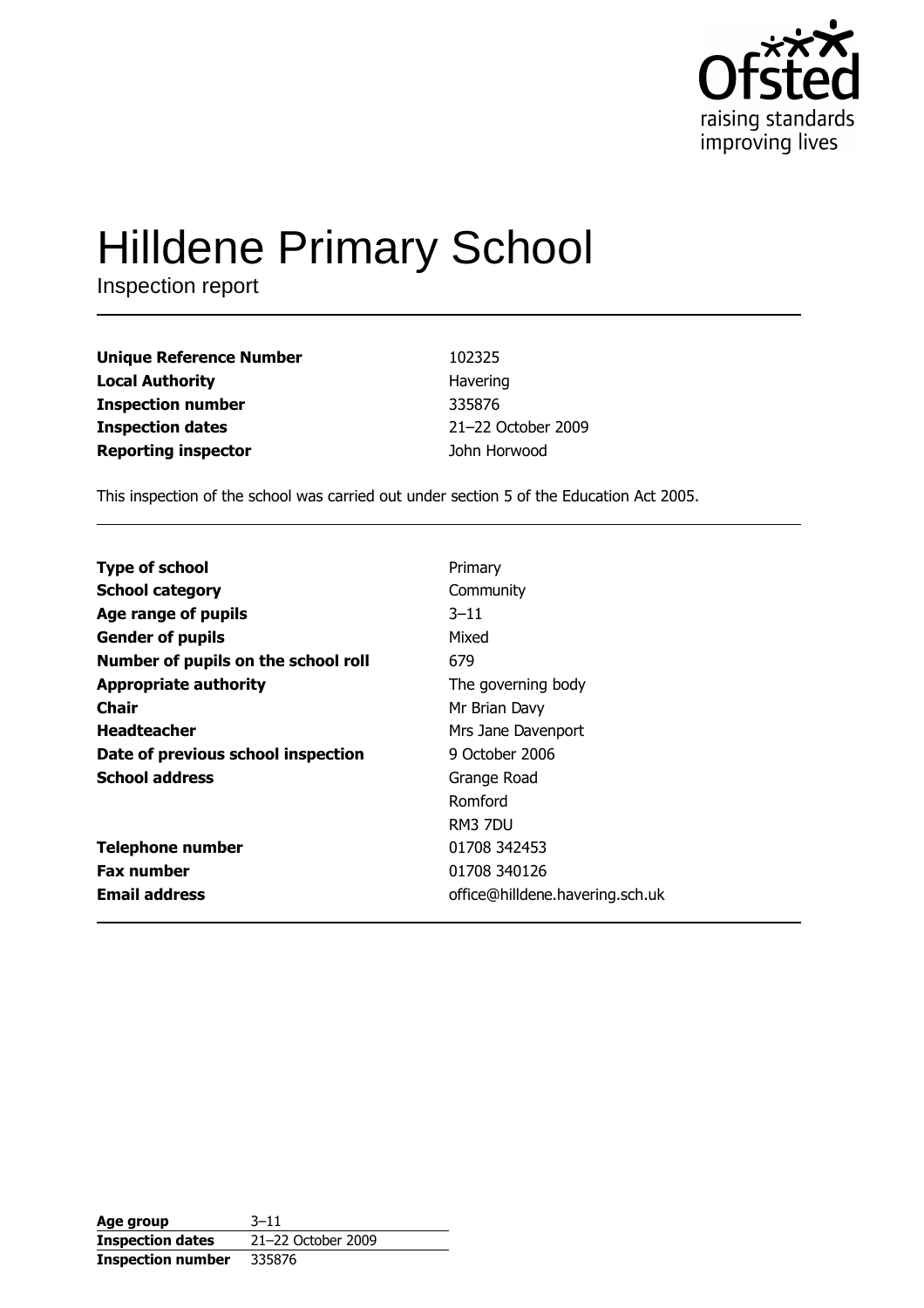The Office for Standards in Education, Children's Services and Skills (Ofsted) regulates and inspects to achieve excellence in the care of children and young people, and in education and skills for learners of all ages. It regulates and inspects childcare and children's social care, and inspects the Children and Family Court Advisory Support Service (Cafcass), schools, colleges, initial teacher training, work-based learning and skills training, adult and community learning, and education and training in prisons and other secure establishments. It rates council children's services, and inspects services for looked after children, safequarding and child protection.

Further copies of this report are obtainable from the school. Under the Education Act 2005, the school must provide a copy of this report free of charge to certain categories of people. A charge not exceeding the full cost of reproduction may be made for any other copies supplied.

If you would like a copy of this document in a different format, such as large print or Braille, please telephone 08456 404045, or email enquiries@ofsted.gov.uk.

You may copy all or parts of this document for non-commercial educational purposes, as long as you give details of the source and date of publication and do not alter the documentation in any way.

Royal Exchange Buildings St Ann's Square Manchester M2 7LA T: 08456 404045 Textphone: 0161 618 8524 E: enquiries@ofsted.gov.uk W: www.ofsted.gov.uk © Crown copyright 2009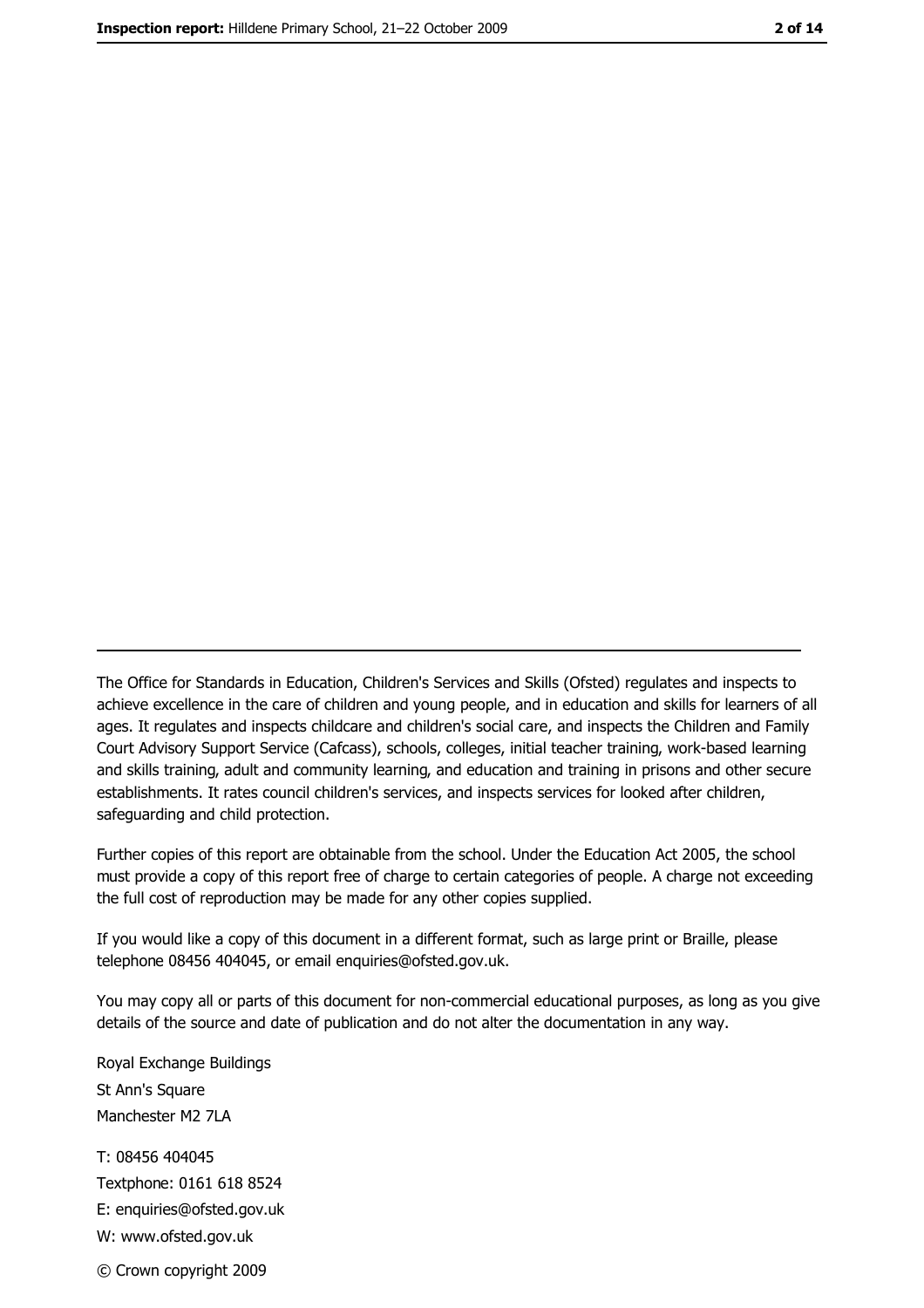# **Introduction**

This inspection was carried out by four additional inspectors.

The inspectors visited 27 lessons, and held meetings with staff, pupils and governors. They observed the school's work, and looked at documents including policies, pupils' progress records, data analysis, governors' minutes and the school development plan. The returns from staff, pupil and 200 parent questionnaires were examined.

The inspection team reviewed many aspects of the school's work. It looked in detail at the following:

- the levels of attainment reached by pupils by the time they leave Year 6  $\blacksquare$
- levels of attainment of the current Year 6 pupils  $\blacksquare$
- children's skills on joining the Nursery and the progress currently being made by  $\blacksquare$ pupils, both in the Early Years Foundation Stage and the rest of the school
- the contribution made by all levels of management in raising standards.

# Information about the school

This is a much larger than average sized primary school where the number of pupils from minority ethnic groups is higher than average and increasing. Almost 20% of pupils speak English as an additional language. The proportion of pupils eligible for free school meals is much higher than is usually found. The number of pupils with special educational needs and/or disabilities, mainly associated with moderate learning difficulties, is close to the national average. Since the last inspection, there has been significant focus on improving the accommodation and especially the provision in the Early Years Foundation Stage. The Early Years Foundation Stage is made up of pupils in the Nursery and three Reception classes. The school manages a breakfast club and a private provider runs an after-school club which was subject to a separate inspection.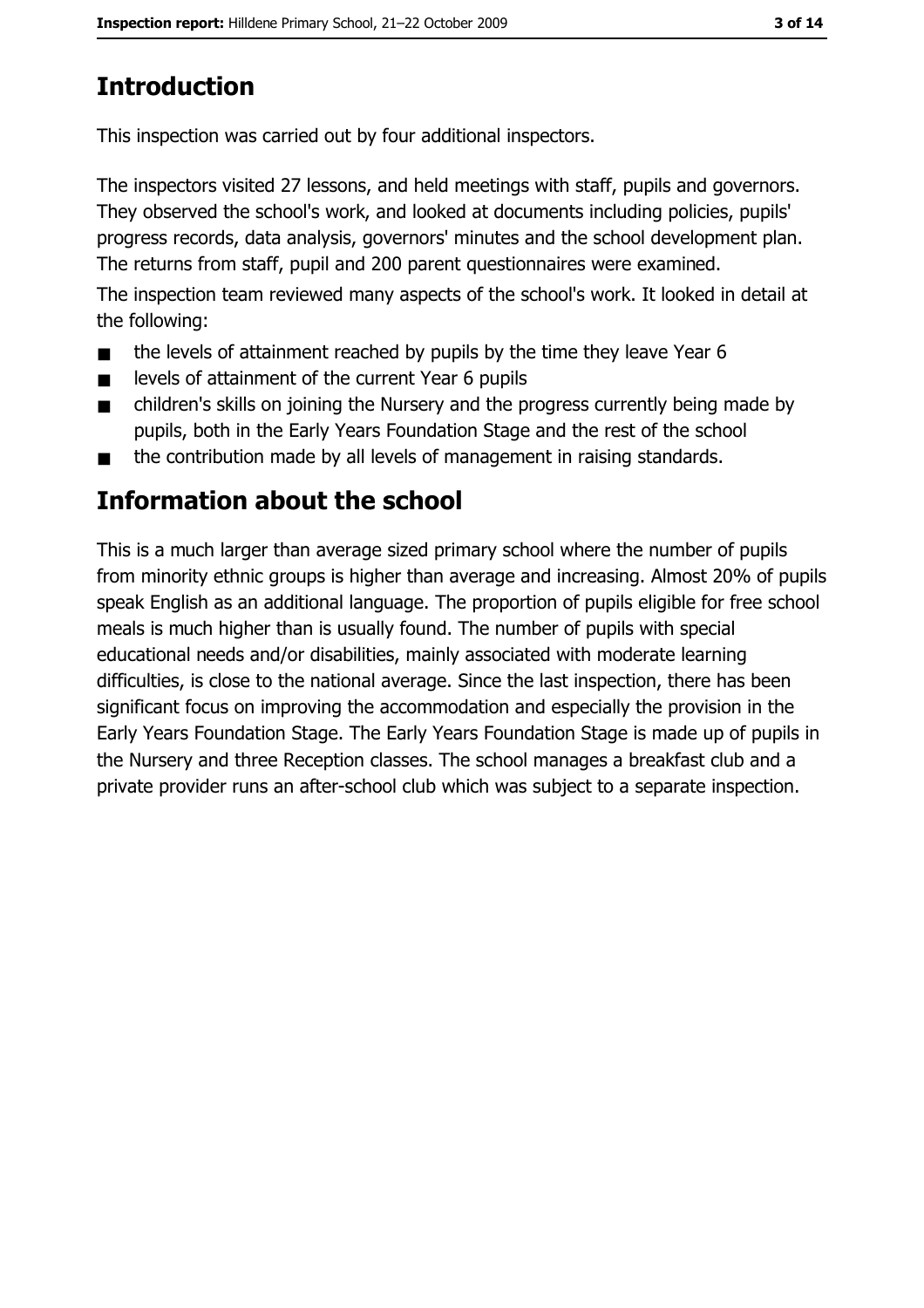# **Inspection judgements**

## Overall effectiveness: how good is the school?

## The school's capacity for sustained improvement

## **Main findings**

This is a rapidly improving school where the inspired and determined leadership of the headteacher has led to the provision and the outcomes being transformed since the last inspection. The headteacher and the governors have strengthened and restructured the leadership team with a clear focus on raising standards. Improving the Early Years Foundation Stage was seen as an essential building block to raise standards and all aspects of this part of the school have improved from satisfactory to outstanding since the last inspection. All levels of leadership are fully involved in the accurate self-evaluation processes that have given a good understanding of the school's strengths and weaknesses, and this has had a good impact on improving teaching and raising standards. This demonstrates a good capacity to improve further. Leaders have also developed good partnerships to promote learning and support the well-being of pupils. The school is a cohesive society and it works well with the local community to extend the pupils' understanding of the world in which they live.

Pupils enter the school with well below the expected level of skills and leave Year 6 with broadly average standards having made good progress. Attainment fell last year, especially in English, but the current Year 6 pupils are working at levels expected for their age at this time of the year in all key subjects. This improvement is confirmed both by the school's tracking data and by the pupils' work seen in books. There is no significant variation in the progress of any groups of pupils including those with special educational needs and/or disabilities or the higher attainers. This reflects the school's determined approach to providing equal opportunities for all pupils.

The improved standards result from pupils making good progress in all year groups. Effective assessment systems now play an important part in helping teachers to plan work that meets pupils' needs. In many lessons, teachers used effective strategies to maintain a good pace of learning but in some, the preparation and limited resources did not ensure that the pace was maintained throughout the lesson. Pupils' progress is monitored well through regular teacher assessments and a series of progress meetings. Pupils' attendance is broadly average, although overall figures are brought down by a small number of persistent absentees.

This is a very caring and supportive school and pupils develop strong social skills, with a good awareness of spiritual, moral and cultural issues. Behaviour is good throughout the school and there are harmonious relationships as pupils understand each other. A strength of the school is the excellent contribution pupils make to the school community through their many responsibilities. The school has introduced a successful topic-based curriculum that enables pupils to extend their understanding of children in more distant communities.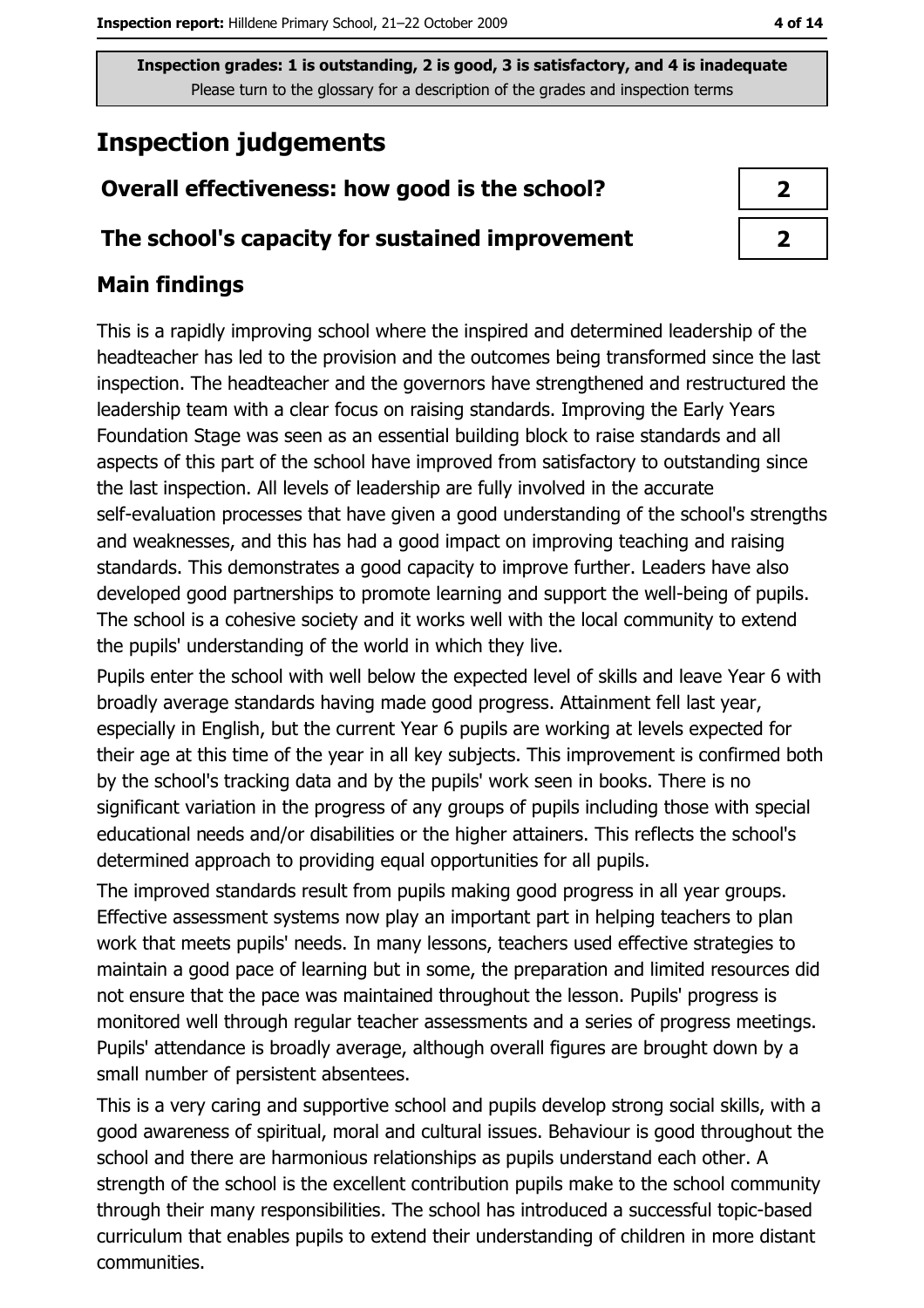## What does the school need to do to improve further?

- Raise attainment in English, mathematics and science by ensuring that all lessons  $\blacksquare$ are planned and resourced to actively engage pupils for the whole lesson.
- Improve attendance by reducing the number of pupils who are persistently absent.  $\blacksquare$

#### **Outcomes for individuals and groups of pupils**

Pupils achieve well in the classroom and enjoy learning across all subjects. In an outstanding mathematics lesson, progress was very good because pupils were kept alert and challenged by the teacher's skilful questioning to test their understanding and encourage them to try harder. School records securely show that progress has been improving and is now good in all year groups. This includes the significant number of pupils who join the school in the upper year groups and make good progress, but because their starting points are relatively low they do not always attain as well as others. Standards of work seen and the evidence from the school tracking data show that pupils who are currently in the school are continuing the trend for average levels of attainment. Monitoring records also show that all groups of pupils are making similar progress over time because of the extra support they get. Over recent years, attainment in English has been lower than that in mathematics and science because many pupils have started with language and communication difficulties. Currently, attainment is similar in all of these key subjects as a result of the school's actions. Pupils attain average standards overall in literacy, numeracy and information and communication technology skills, and so are satisfactorily prepared for the next stage of their education.

Pupils are very pleased with the school of which they are all very proud. A typical comment, made by one pupil, referred to pupils' love for the school and stated that 'friends, teachers, staff and lessons are great'.

Pupils' behaviour is good and there was no evidence of any bullying. Exclusions are rare as a result of the school's actions to promote good behaviour and inclusion. The number of persistent absentees is higher than expected although, as a result of the school's efforts, this is now less of a problem with the older pupils. Pupils are very aware of the need to keep fit and eat healthy food and this has contributed to the school being awarded Healthy School status. One parent commented that their child now insists that the whole family eat healthy food at home. As well as a high take-up of school lunches, where most pupils make healthy choices, there is a very high take-up of sport activities both through after-school clubs and general playtime activities. Pupils take on community responsibilities such as being school councillors, playground buddies, prefects and monitors. In the wider community, they take part in sporting and other events as well as activities to support local groups such as the elderly. Some pupils have broadcast the weather forecast live on local radio and others have represented the school in a Borough conference on road safety.

The school operates as a harmonious community with good relationships clearly apparent. Pupils are well prepared for future life in a diverse society. They thoroughly

 $\overline{2}$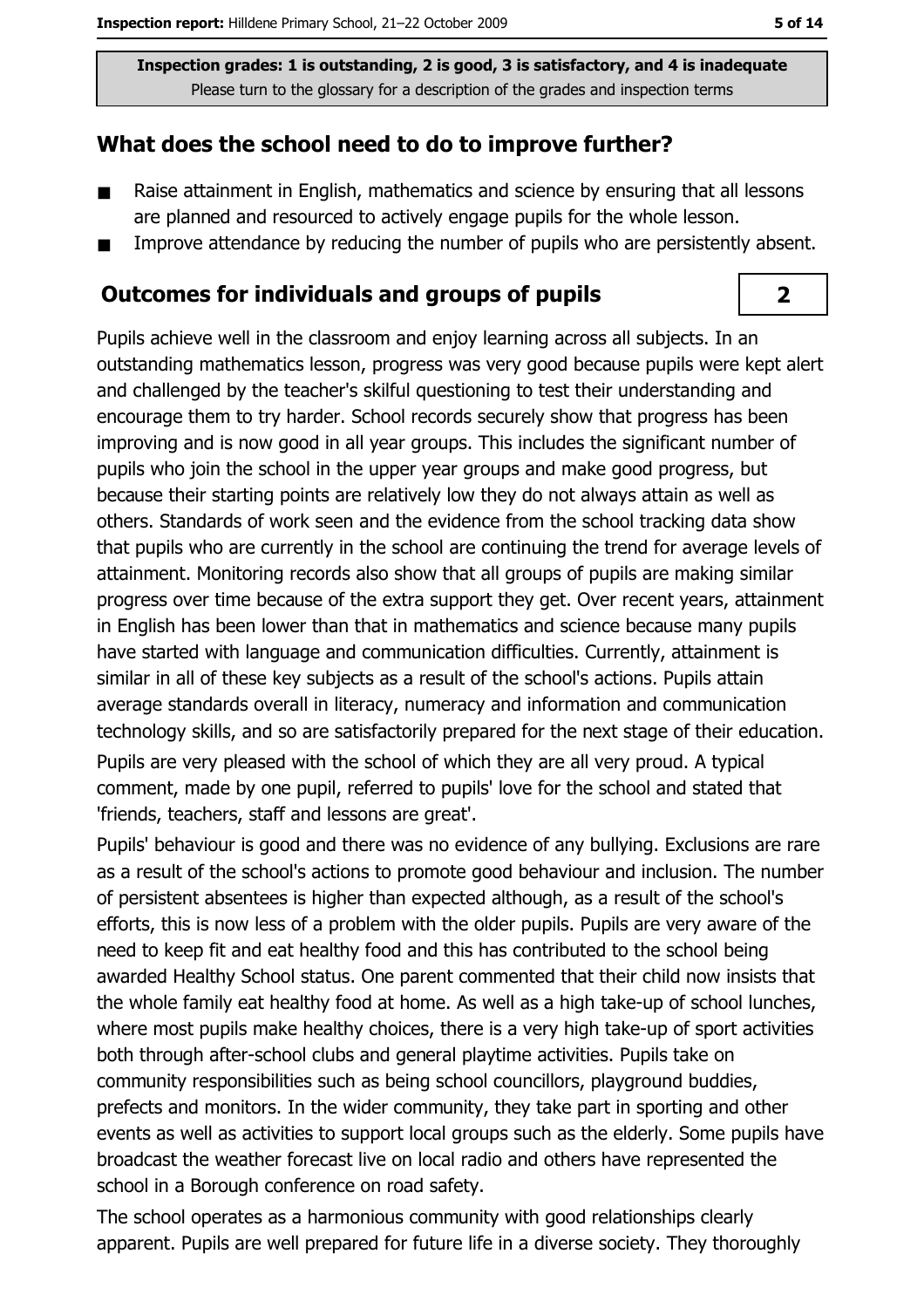enjoy the work introduced through the theme-based curriculum and showed real excitement in a geography lesson where the teacher used pupils' knowledge of their own backgrounds to extend their understanding of rain forests.

These are the grades for pupils' outcomes

| Pupils' achievement and the extent to which they enjoy their learning                                                     |                |
|---------------------------------------------------------------------------------------------------------------------------|----------------|
| Taking into account:<br>Pupils' attainment <sup>1</sup>                                                                   | 3              |
| The quality of pupils' learning and their progress                                                                        | $\overline{2}$ |
| The quality of learning for pupils with special educational needs and/or<br>disabilities and their progress               | $\overline{2}$ |
| The extent to which pupils feel safe                                                                                      | $\mathbf{2}$   |
| <b>Pupils' behaviour</b>                                                                                                  | $\mathbf{2}$   |
| The extent to which pupils adopt healthy lifestyles                                                                       | $\mathbf{2}$   |
| The extent to which pupils contribute to the school and wider community                                                   |                |
| The extent to which pupils develop workplace and other skills that will<br>contribute to their future economic well-being | 3              |
| Taking into account:<br>Pupils' attendance <sup>1</sup>                                                                   | 3              |
| The extent of pupils' spiritual, moral, social and cultural development                                                   | $\mathbf{2}$   |

### How effective is the provision?

Joint observations with senior staff confirmed that leaders' overall judgement on the quality of teaching is accurate. There are many good features within teaching such as teachers' subject knowledge, good planning based on good assessment records and good relationships. All the support staff are used effectively and make a good contribution to pupils' learning. In a few lessons, the pace is reduced because resources are not ready or the planned activities are not sufficiently organised. This contrasts to most lessons where good pace helps pupils to make good progress.

The curriculum provides pupils with a good grounding in a wide variety of subjects. It is planned carefully to be appropriate to pupils' specific needs, including those who find learning difficult as well as those who are gifted and talented. Pupils benefit from a wide range of opportunities to gain extra skills through sport which is reflected in the school

The grades for attainment and attendance are: 1 is high; 2 is above average; 3 is broadly average; and 4 is low.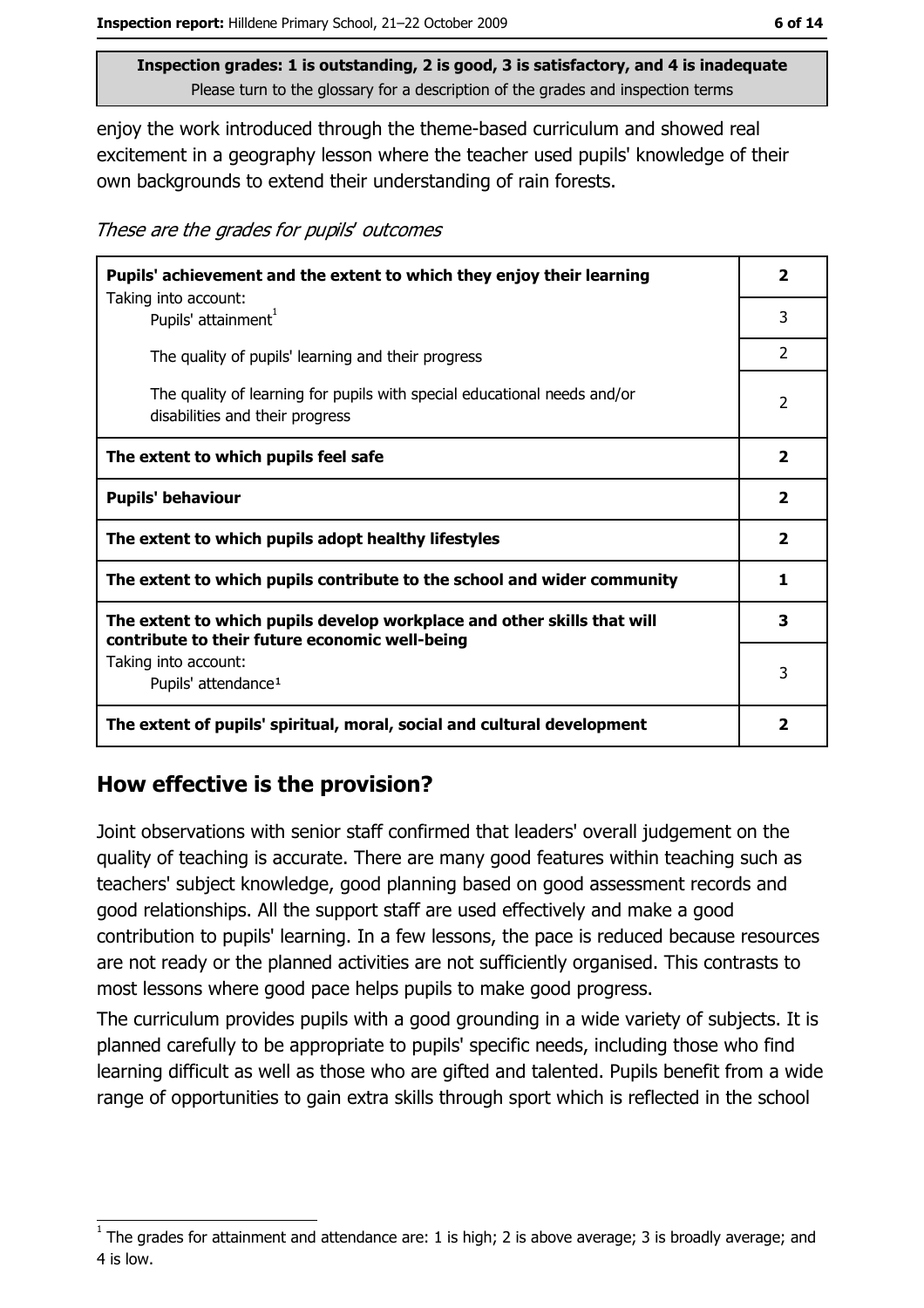being awarded the Activemark. Provision for vulnerable pupils is a strong feature which enables all to make the same good progress. Pupils benefit from working with visiting music specialists and all pupils take part in at least one musical concert each year. The theme-based curriculum is an appropriate development for the pupils and is currently being refined to ensure activities outside of key subjects are fully matched to pupils' abilities. The curriculum is enriched well by clubs and activities which are well attended by pupils of all age groups.

Good arrangements are in place to quide and support pupils in their personal development and their learning. Appropriate support is given to those who need help, including those with special educational needs and/or disabilities. Pupils say they are given good advice about secondary education and what is available to them. Very good contributions are made by the home school support workers and the learning mentors to support both pupils and their families. The breakfast club is well organised and pupils are well looked after in a safe and well-managed environment. They are provided with healthy food to start the day. They benefit from a good range of resources and have good opportunities for activities such as the skipping which they greatly enjoyed.

|  | These are the grades for the quality of provision |  |  |
|--|---------------------------------------------------|--|--|
|--|---------------------------------------------------|--|--|

| The quality of teaching                                                                                    |  |
|------------------------------------------------------------------------------------------------------------|--|
| Taking into account:<br>The use of assessment to support learning                                          |  |
|                                                                                                            |  |
| The extent to which the curriculum meets pupils' needs, including, where<br>relevant, through partnerships |  |
| The effectiveness of care, guidance and support                                                            |  |

## How effective are leadership and management?

The headteacher provides inspiration and motivation for all the school

community. This has ensured that since the last inspection significant strides have been made in a range of priorities, such as promoting community cohesion. This improvement has been possible because change is handled extremely well. Shared responsibility for development, strongly led by the senior leadership team is embedded deep into the culture of the school and sustained by the sharing of best practice, comprehensive professional development and sharp monitoring of teaching and learning. Lesson observations are very well focused on agreed areas of school improvement. The school shows a strong commitment to promoting cohesion within and outside the school community. The school has a good understanding of its own community through its strong links with other local schools. It has recently invested in a parent and toddler group that gives families a warm and friendly start to their children's school life. Leaders and managers work hard to eliminate discrimination and ensure equal opportunity for all. Safeguarding of pupils and child protection procedures are comprehensive. There is good management of health and safety. Governors are knowledgeable, enthusiastic and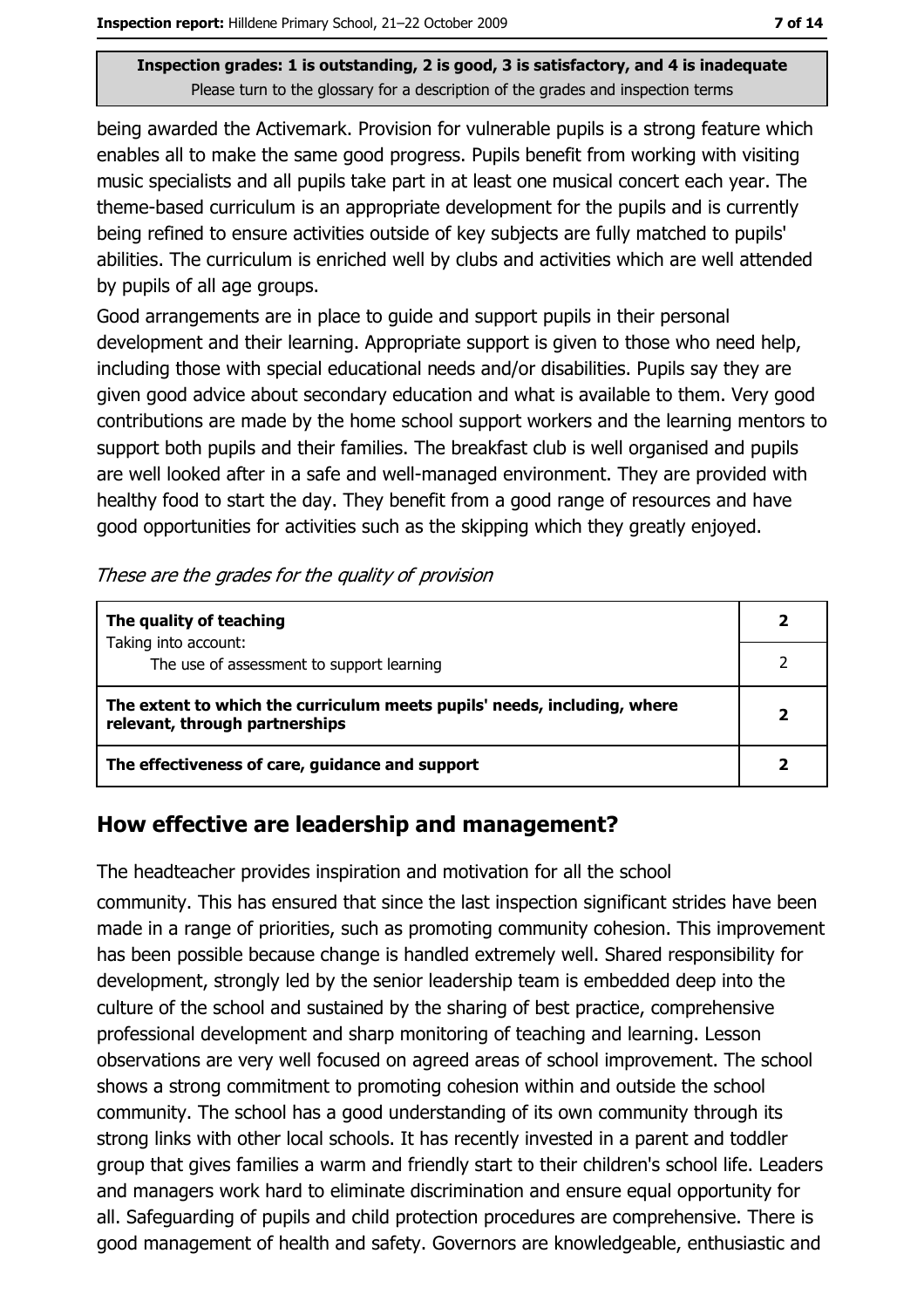work well with the school. The school's good capacity to improve further is demonstrated, not only through the success of current initiatives that are fully evident in the Early Years Foundation Stage, but also because managers at all levels work strongly as a united team focused firmly on raising pupils' attainment and their thorough enjoyment of learning.

These are the grades for leadership and management

| The effectiveness of leadership and management in embedding ambition and<br>driving improvement                                                                     | 2                        |
|---------------------------------------------------------------------------------------------------------------------------------------------------------------------|--------------------------|
| Taking into account:<br>The leadership and management of teaching and learning                                                                                      | $\overline{\phantom{a}}$ |
| The effectiveness of the governing body in challenging and supporting the<br>school so that weaknesses are tackled decisively and statutory responsibilities<br>met | $\overline{\mathbf{2}}$  |
| The effectiveness of the school's engagement with parents and carers                                                                                                | $\overline{\mathbf{2}}$  |
| The effectiveness of partnerships in promoting learning and well-being                                                                                              | 2                        |
| The effectiveness with which the school promotes equality of opportunity and<br>tackles discrimination                                                              | $\overline{\mathbf{2}}$  |
| The effectiveness of safeguarding procedures                                                                                                                        | 2                        |
| The effectiveness with which the school promotes community cohesion                                                                                                 | 2                        |
| The effectiveness with which the school deploys resources to achieve<br>value for money                                                                             | 2                        |

## **Early Years Foundation Stage**

Significant improvements to the arrangements, facilities and ways of working for children in the Early Years Foundation Stage have enabled the school to improve its provision since the last inspection. It is now highly effective. Teachers' planning is informed by exemplary assessment of the children's progress and directs the precise targeting of children's individual needs. The provision is extremely well led and planned and there is a clear emphasis on promoting children's personal, social and emotional development, alongside their writing, speaking, listening and creative skills. This has raised children's achievement in these aspects, especially in their speech and language development. Their excellent progress now results in attainment which is in line with the national average on entry to Year 1. This shows that children's achievement, from a range of backgrounds and starting points, is excellent. Teaching is of the very highest quality. It is based on developing new learning through an excellent balance of adult-led activities and those chosen by the children themselves. An outstanding range of learning opportunities is supported by exemplary care and promotion of welfare from all staff. Often, learning activities are innovative in the way they capture the children's interest and excitement, for instance when they used the interactive whiteboard independently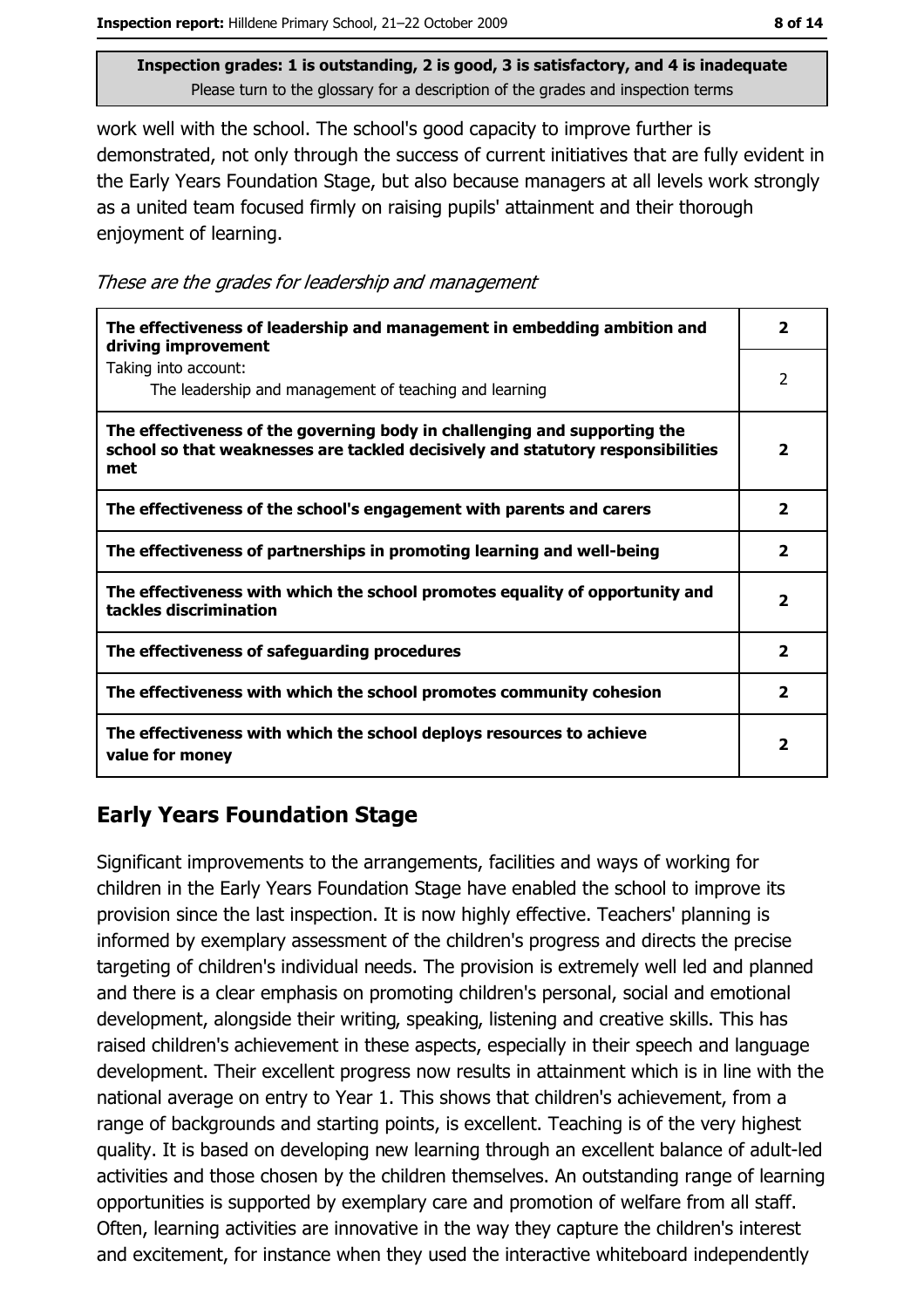to build up a human skeleton from the on-screen bone store. Outside, where the large space offers stimulating opportunities to learn through play, the role-play area is a farm shop. Here, children much enjoy 'buying and selling' an array of plastic fruit and vegetables. Indoors and outside, staff pay great attention to keeping children safe. They help them to learn from and with each other and this promotes the children's great enjoyment.

These are the grades for the Early Years Foundation Stage

| <b>Overall effectiveness of the Early Years Foundation Stage</b>                             |  |
|----------------------------------------------------------------------------------------------|--|
| Taking into account:<br>Outcomes for children in the Early Years Foundation Stage            |  |
| The quality of provision in the Early Years Foundation Stage                                 |  |
| The effectiveness of leadership and management of the Early Years<br><b>Foundation Stage</b> |  |

#### **Views of parents and carers**

Parents and carers are overwhelmingly positive about the school, especially about how much their children enjoy school and are kept safe. They are very supportive of what the school provides overall and one parent commented: 'An absolutely brilliant school with enthusiastic teachers. Mrs Davenport has greatly improved the school, her levels of enthusiasm for improvement are outstanding.' There were several comments about the high level of support for pupils and about the excellent quality of provision in the Early Years Foundation Stage. The few concerns identified were about individual matters which were investigated but appear to have been addressed satisfactorily.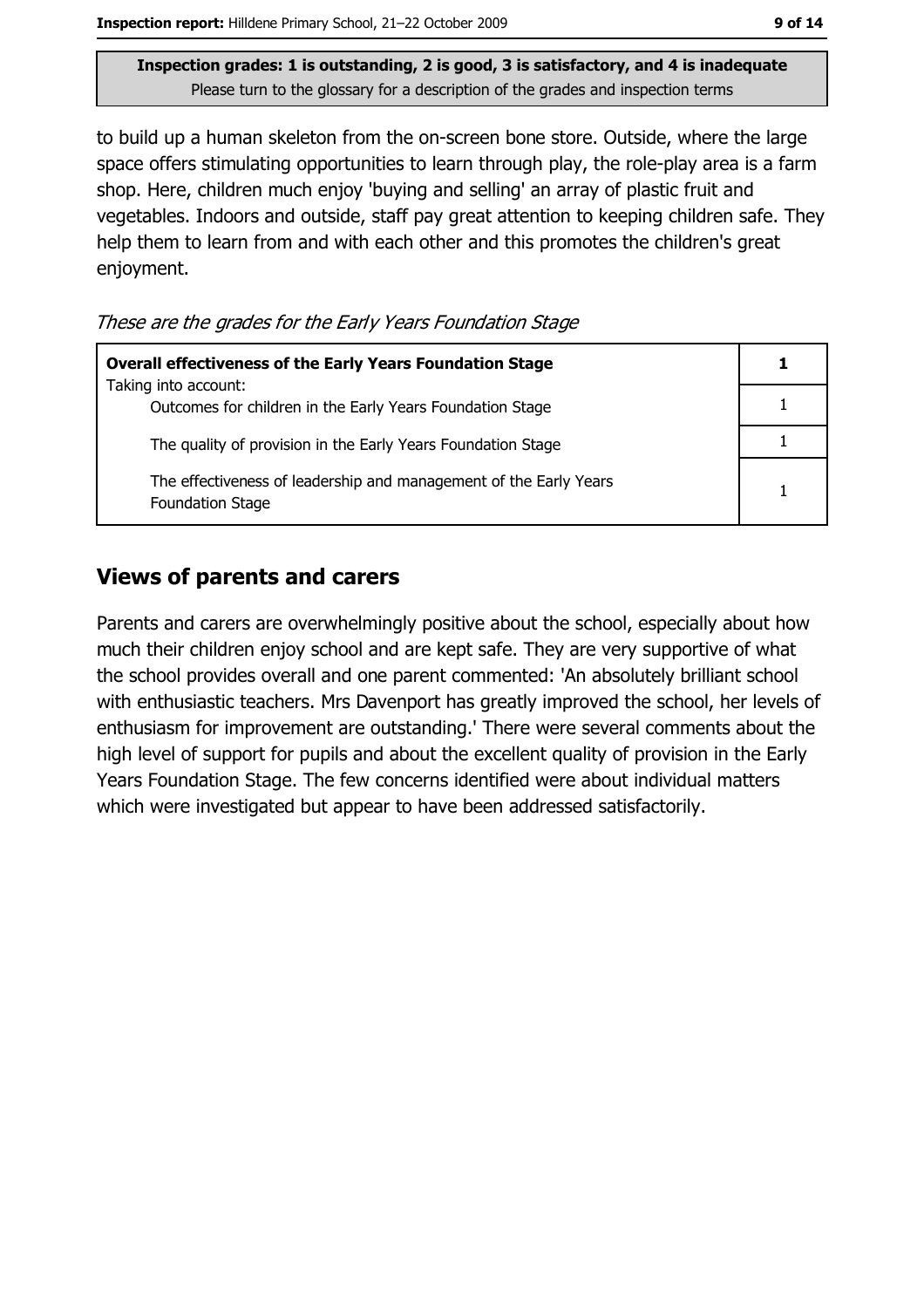#### Responses from parents and carers to Ofsted's questionnaire

Ofsted invited all the registered parents and carers of pupils registered at Hilldene primary school to complete a questionnaire about their views of the school.

In the questionnaire, parents and carers were asked to record how strongly they agreed with 13 statements about the school.

The inspection team received 200 completed questionnaires by the end of the

on-site inspection. In total, there are 679 pupils registered at the school.

| <b>Statements</b>                                                                                                                                                                                                                                       |              | <b>Strongly</b><br><b>Agree</b> |              | <b>Disagree</b><br><b>Agree</b> |                |                |              | <b>Strongly</b><br>disagree |  |
|---------------------------------------------------------------------------------------------------------------------------------------------------------------------------------------------------------------------------------------------------------|--------------|---------------------------------|--------------|---------------------------------|----------------|----------------|--------------|-----------------------------|--|
|                                                                                                                                                                                                                                                         | <b>Total</b> | $\frac{0}{0}$                   | <b>Total</b> | $\frac{0}{0}$                   | <b>Total</b>   | $\frac{0}{0}$  | <b>Total</b> | $\frac{0}{0}$               |  |
| My child enjoys school                                                                                                                                                                                                                                  | 104          | 54                              | 87           | 44                              | 5              | 3              | 0            | $\mathbf 0$                 |  |
| The school keeps my child<br>safe                                                                                                                                                                                                                       | 102          | 51                              | 89           | 45                              | 5              | 3              | 0            | 0                           |  |
| The school informs me<br>about my child's progress                                                                                                                                                                                                      | 96           | 48                              | 89           | 45                              | 9              | 5              | 1            | $\mathbf{1}$                |  |
| My child is making enough<br>progress at this school                                                                                                                                                                                                    | 102          | 51                              | 86           | 43                              | 6              | 3              | 2            | $\mathbf{1}$                |  |
| The teaching is good at this<br>school                                                                                                                                                                                                                  | 100          | 50                              | 88           | 44                              | $\overline{7}$ | 4              | 0            | $\mathbf 0$                 |  |
| The school helps me to<br>support my child's learning                                                                                                                                                                                                   | 93           | 47                              | 94           | 47                              | 9              | 4              | 0            | $\mathbf 0$                 |  |
| The school helps my child to<br>have a healthy lifestyle                                                                                                                                                                                                | 89           | 45                              | 101          | 51                              | 9              | 5              | 0            | 0                           |  |
| The school makes sure that<br>my child is well prepared for<br>the future (for example<br>changing year group,<br>changing school, and for<br>children who are finishing<br>school, entering further or<br>higher education, or<br>entering employment) | 83           | 42                              | 95           | 48                              | 6              | 3              | 1            | $\mathbf{1}$                |  |
| The school meets my child's<br>particular needs                                                                                                                                                                                                         | 84           | 42                              | 101          | 51                              | 8              | 4              | 0            | $\mathbf 0$                 |  |
| The school deals effectively<br>with unacceptable behaviour                                                                                                                                                                                             | 75           | 38                              | 103          | 52                              | 12             | 6              | 4            | $\overline{2}$              |  |
| The school takes account of<br>my suggestions and<br>concerns                                                                                                                                                                                           | 66           | 33                              | 110          | 55                              | 11             | 6              | $\mathbf{1}$ | $\mathbf{1}$                |  |
| The school is led and<br>managed effectively                                                                                                                                                                                                            | 92           | 46                              | 93           | 47                              | 9              | 5              | 0            | $\mathbf 0$                 |  |
| Overall, I am happy with my<br>child's experience at this<br>school                                                                                                                                                                                     | 106          | 53                              | 85           | 43                              | $\overline{4}$ | $\overline{2}$ | $\mathbf{1}$ | $\mathbf{1}$                |  |

The table above summarises the responses that parents and carers made to each statement. The percentages indicate the proportion of parents and carers giving that response out of the total number of completed questionnaires. Where one or more parents and carers chose not to answer a particular question, the percentages will not add up to 100%.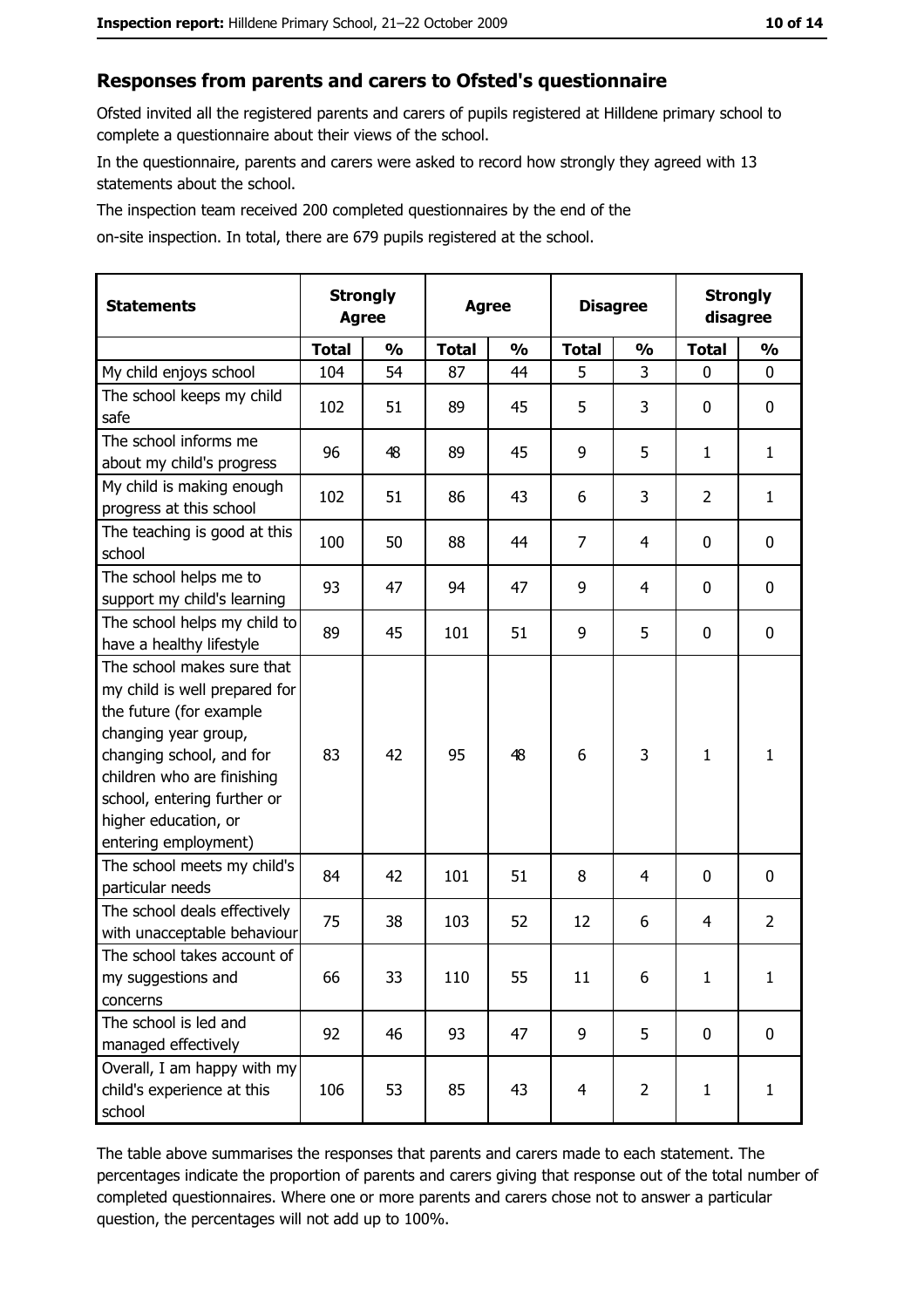# Glossary

| Grade   | <b>Judgement</b> | <b>Description</b>                                                                                                                                                                                                               |
|---------|------------------|----------------------------------------------------------------------------------------------------------------------------------------------------------------------------------------------------------------------------------|
| Grade 1 | Outstanding      | These features are highly effective. An oustanding<br>school provides exceptionally well for its pupils' needs.                                                                                                                  |
| Grade 2 | Good             | These are very positive features of a school. A school<br>that is good is serving its pupils well.                                                                                                                               |
| Grade 3 | Satisfactory     | These features are of reasonable quality. A satisfactory<br>school is providing adequately for its pupils.                                                                                                                       |
| Grade 4 | Inadequate       | These features are not of an acceptable standard. An<br>inadequate school needs to make significant<br>improvement in order to meet the needs of its pupils.<br>Ofsted inspectors will make further visits until it<br>improves. |

## What inspection judgements mean

## Overall effectiveness of schools inspected between September 2007 and July 2008

|                       | Overall effectiveness judgement (percentage of<br>schools) |      |                     |                   |
|-----------------------|------------------------------------------------------------|------|---------------------|-------------------|
| <b>Type of school</b> | <b>Outstanding</b>                                         | Good | <b>Satisfactory</b> | <b>Inadequate</b> |
| Nursery schools       | 39                                                         | 58   | 3                   | 0                 |
| Primary schools       | 13                                                         | 50   | 33                  | 4                 |
| Secondary schools     | 17                                                         | 40   | 34                  | 9                 |
| Sixth forms           | 18                                                         | 43   | 37                  | $\overline{2}$    |
| Special schools       | 26                                                         | 54   | 18                  | $\overline{2}$    |
| Pupil referral units  | 7                                                          | 55   | 30                  | 7                 |
| All schools           | 15                                                         | 49   | 32                  | 5                 |

New school inspection arrangements were introduced on 1 September 2009. This means that inspectors now make some additional judgements that were not made previously.

The data in the table above were reported in The Annual Report of Her Majesty's Chief Inspector of Education, Children's Services and Skills 2007/08.

Percentages are rounded and do not always add exactly to 100. Secondary school figures include those that have sixth forms, and sixth form figures include only the data specifically for sixth form inspection judgements.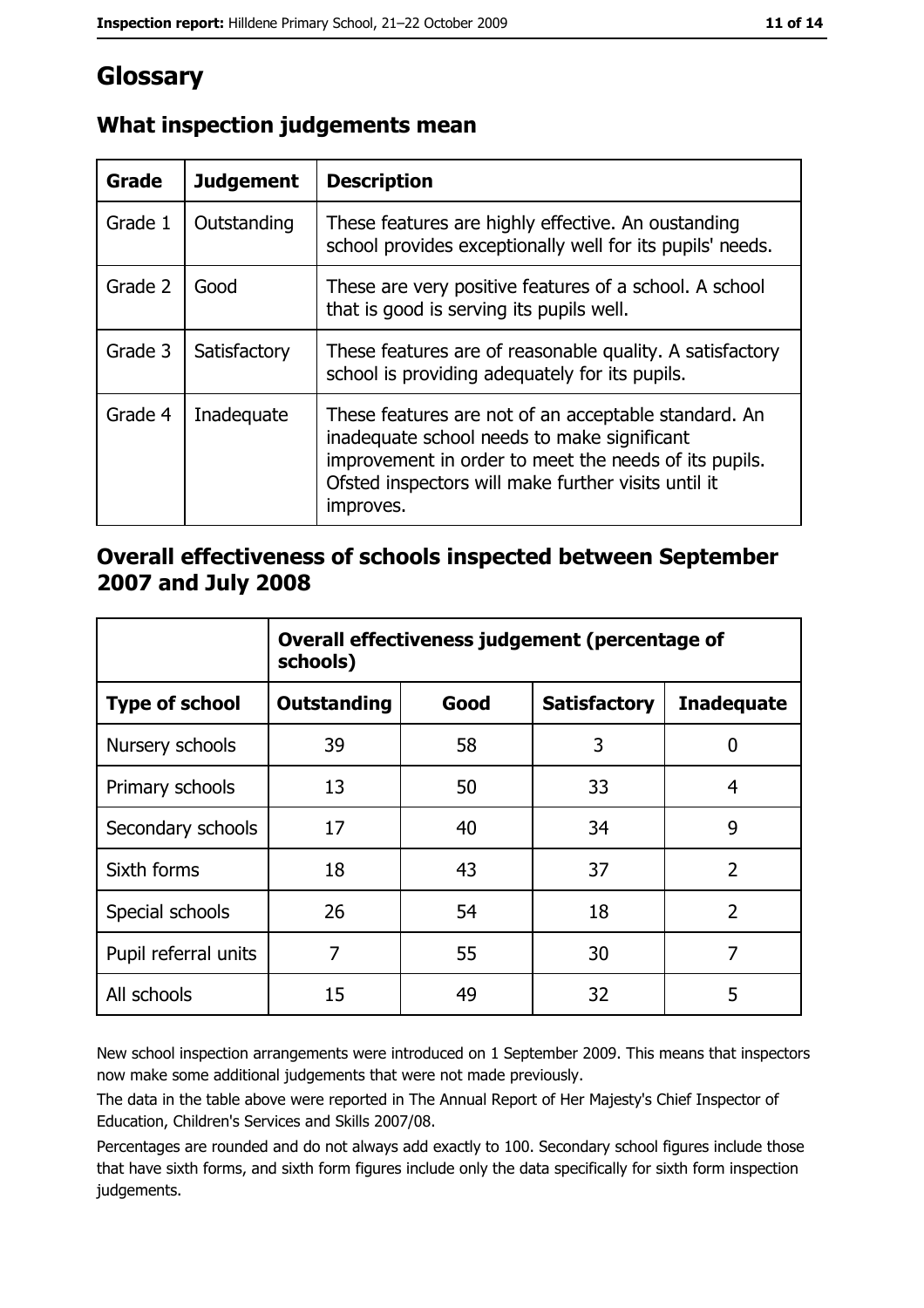# **Common terminology used by inspectors**

| Achievement:                  | the progress and success of a pupil in<br>their learning, development or training.                                                                                                                                                                                                                           |
|-------------------------------|--------------------------------------------------------------------------------------------------------------------------------------------------------------------------------------------------------------------------------------------------------------------------------------------------------------|
| Attainment:                   | the standard of the pupils' work shown by<br>test and examination results and in<br>lessons.                                                                                                                                                                                                                 |
| Capacity to improve:          | the proven ability of the school to<br>continue improving. Inspectors base this<br>judgement on what the school has<br>accomplished so far and on the quality of<br>its systems to maintain improvement.                                                                                                     |
| Leadership and management:    | the contribution of all the staff with<br>responsibilities, not just the headteacher,<br>to identifying priorities, directing and<br>motivating staff and running the school.                                                                                                                                |
| Learning:                     | how well pupils acquire knowledge,<br>develop their understanding, learn and<br>practise skills and are developing their<br>competence as learners.                                                                                                                                                          |
| <b>Overall effectiveness:</b> | inspectors form a judgement on a school's<br>overall effectiveness based on the findings<br>from their inspection of the school. The<br>following judgements, in particular,<br>influence what the overall effectiveness<br>judgement will be.                                                               |
|                               | The school's capacity for sustained<br>improvement.<br>Outcomes for individuals and groups<br>of pupils.<br>The quality of teaching.<br>The extent to which the curriculum<br>meets pupil's needs, including where<br>relevant, through partnerships.<br>The effectiveness of care, guidance<br>and support. |
| Progress:                     | the rate at which pupils are learning in<br>lessons and over longer periods of time. It<br>is often measured by comparing the<br>pupils' attainment at the end of a key<br>stage with their attainment when they<br>started.                                                                                 |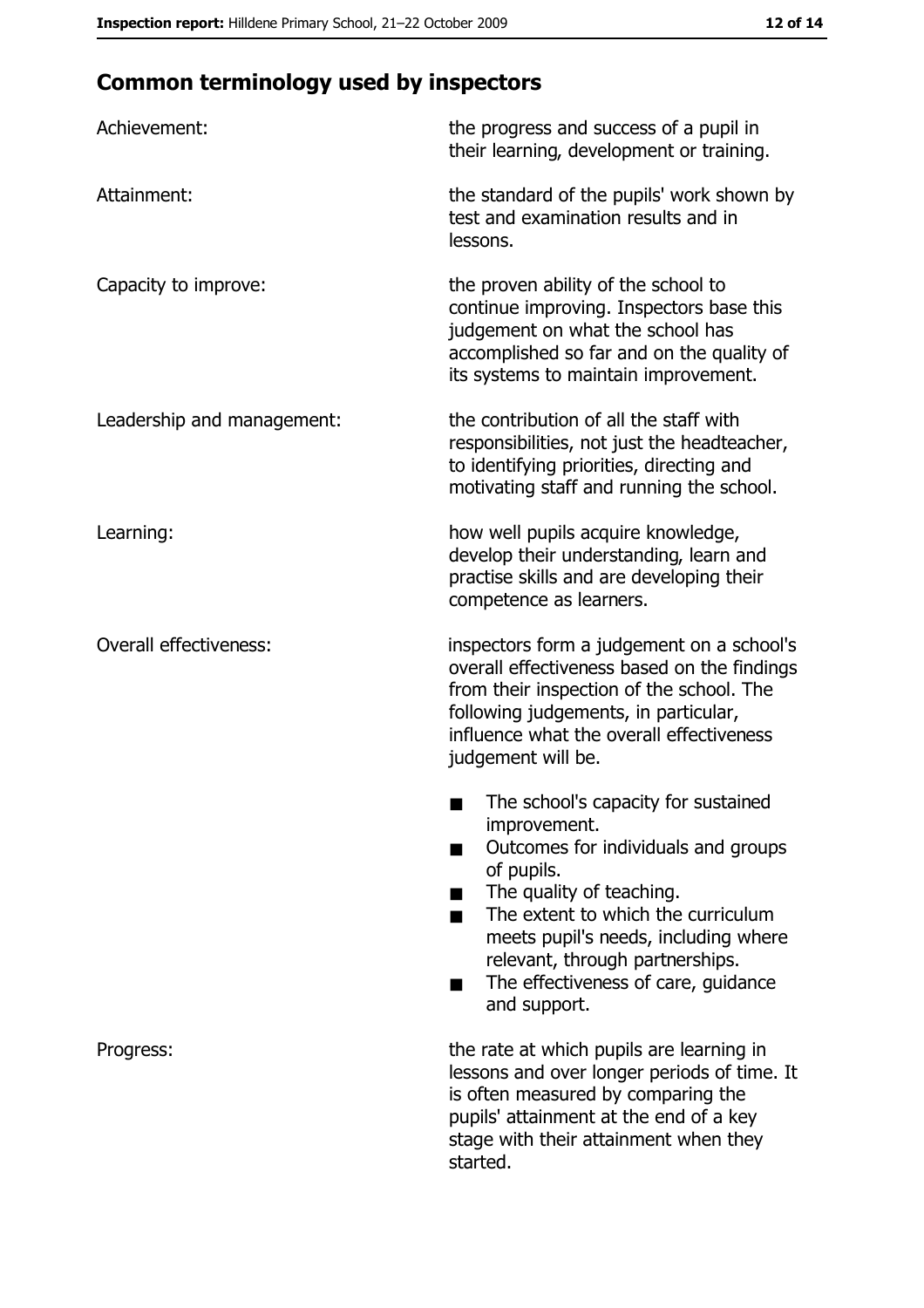This letter is provided for the school, parents and carers to share with their children. It describes Ofsted's main findings from the inspection of their school.



#### 23 October 2009

#### **Dear Pupils**

#### Inspection of Hilldene Primary School, Romford, RM3 7DU

We really enjoyed visiting your school, coming into your lessons and talking to you around the school. Your school provides you with a good education. There are many good things about your school and these are a few of them:

- Your headteacher and staff have worked very hard to improve your school.
- You all enjoy school, where you get on so well together and join in all the activities  $\blacksquare$ that are provided for you.
- You behave well.  $\blacksquare$
- You play an extremely active role in supporting the school and you help promote  $\blacksquare$ the school in the wider community.
- Teaching is good and this is helping you all make good progress in lessons.  $\blacksquare$
- You are making good progress in English, mathematics and science.  $\blacksquare$
- Those of you in the Nursery and Reception classes make exceptional progress  $\blacksquare$ because of the very high quality of teaching, resources and care.
- All the staff look after you and care for you well.  $\blacksquare$
- You respect each other and are learning about the wider world in which you live.  $\blacksquare$

These are a few things we have asked the school to do to make the school even better:

- Make sure that all lessons are well prepared and that all the resources you need are  $\blacksquare$ made available to you so that you can learn at a good pace throughout the lesson. This will help you make more progress and reach higher standards.
- Ensure that those few pupils who have poor attendance records come to school  $\blacksquare$ more regularly.

You can help by carrying on working hard and helping your teachers. I hope you continue to enjoy your time at this school and when you move on to secondary schools.

Yours sincerely

John Horwood

Lead Inspector